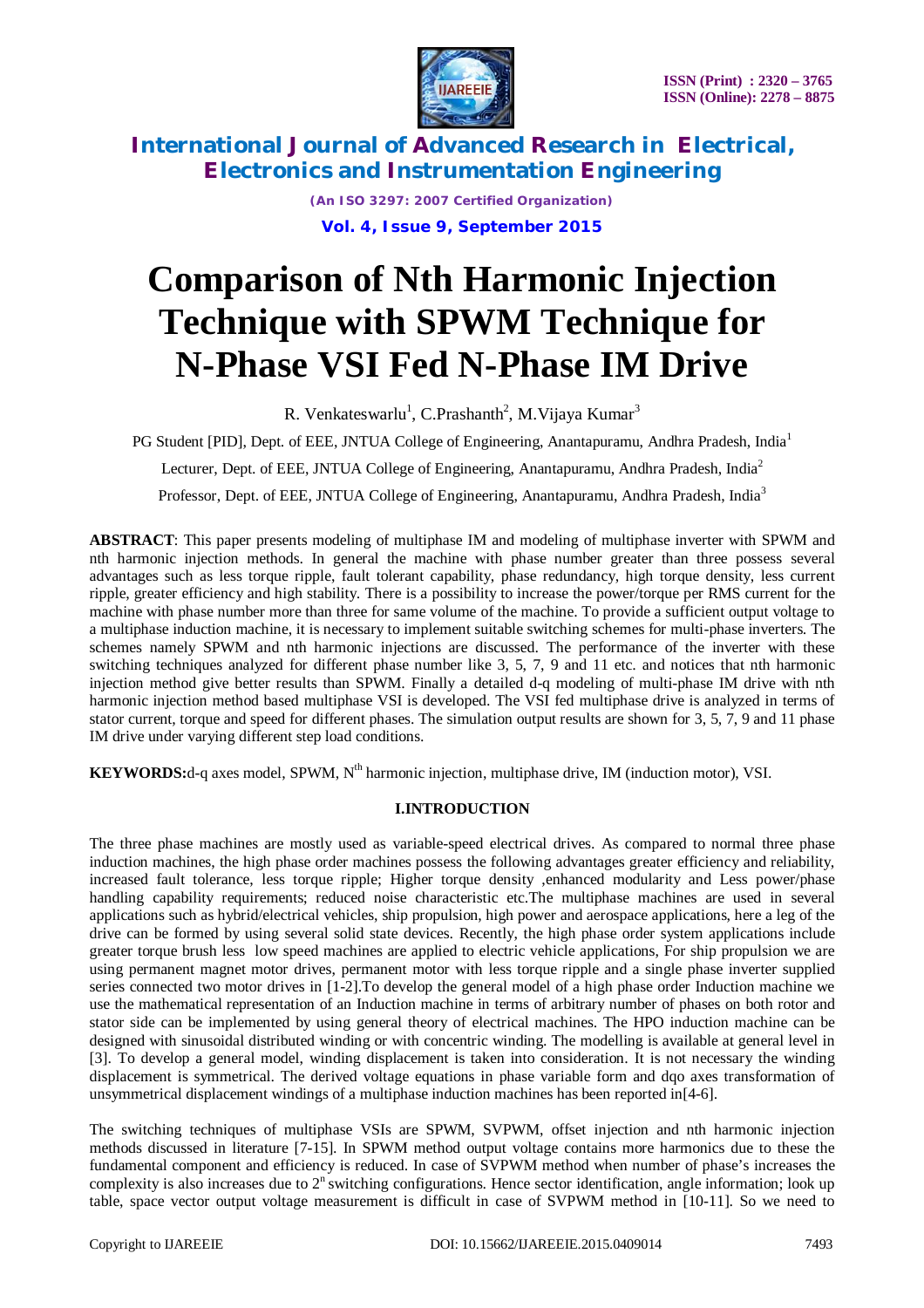

*(An ISO 3297: 2007 Certified Organization)*

### **Vol. 4, Issue 9, September 2015**

efficient and simple switching technique for multiphase VSIs for their switching process. Since a improved PWM technique is called nth harmonic injection method. It is used to avoid complexity involved in higher number of phases. In these paper a detailed study of SPWM and nth harmonic injection method is carried out and find out that nth harmonic method give better THD when compare to SPWM method. In the nth harmonic method linear modulation range is extended to beyond one by adding nth harmonic component to the respective reference phase voltage due to these fundamental voltage increases without moving into the over modulation range[13-15].

#### **II. LITERATURE SURVEY**

BimalK.Bose,ELevi [1-2] presents the multiphase machines are used in several applications such as hybrid/electrical vehicles, ship propulsion, high power and aerospace applications, here a leg of the drive can be formed by using several solid state devices. Recently, the high phase order system applications include greater torque brush less low speed machines are applied to electric vehicle applications, For ship propulsion we are using permanent magnet motor drives, permanent motor with less torque ripple and a single phase inverter supplied series connected two motor drives.

E.Levi,R.Bojoi,F [3] discuss about the development of the general model of a high phase order Induction machine we use the mathematical representation of an Induction machine in terms of arbitrary number of phases on both rotor and stator side can be implemented by using general theory of electrical machines. The HPO induction machine can be designed with sinusoidal distributed winding or with concentric winding.

### **III. D-Q MODEL OF MULTIPHASE IM DRIVE**

The physical multiphase machine can be transformed by using mathematical transformation. The condition while transforming original machine model is that, before and after transformation the number of variables must be remain same. This means that m-phase will have m- new stator voltages, stator currents and stator fluxes after transformation also. The space displacement between any two successive stator phases is  $\alpha = 2\pi/n$ . since it is assumed that higher space harmonics are neglected and also windings are distributed sinusoidally, and also assume that the windings are connected in star with single neutral point regard less of the number of phases. The original machine model can be transformed to n-new set of variables by using clarke's decoupling transformation matrix, and rotational transformation matrix is applied to first two rows of the clarke's transformation matrix because the last two rows are zero sequence components , its does not exist in any star connected windings with single neutral point for odd number of phases. Zero sequence component will exit in only even number of multiphase machines, So that the last two rows are not contributed for the fundamental torque production. First two rows only takes place to produce fundamental torque and flux and also stator to rotor coupling takes place only in these two rows that's why remain rows and zero sequence component rows neglected while applying rotational transformation. Due to stator and rotor coupling does not takes place in these set of rows. Finally the rotational transformation can be applied to those α-β equations only. The machine equations finally transform to arbitrary reference frame with  $w_e$  as rotational speed.

$$
\begin{bmatrix} V_d \\ V_q \\ V_{x1} \\ V_{xz} \\ V_{xz} \\ 0 \\ 0 \\ 0 \\ 0 \\ \end{bmatrix} = \sqrt{\frac{2}{n}} \begin{bmatrix} 1 & \cos \alpha & \cos 2\alpha & \cos 3\alpha & \cos (n-1)\alpha \\ 0 & \sin \alpha & \sin 2\alpha & \sin 3\alpha & \sin (n-1)\alpha \\ 1 & \cos 2\alpha & \cos 4\alpha & \cos 6\alpha & \cos 2(n-1)\alpha \\ \sin 2\alpha & \sin 4\alpha & \sin 6\alpha & \sin 2(n-1)\alpha \\ \cdot & \cdot & \cdot & \cdot \\ 1/\sqrt{2} & 1/\sqrt{2} & 1/\sqrt{2} & 1/\sqrt{2} & 1/\sqrt{2} \\ 1/\sqrt{2} & -1/\sqrt{2} & 1/\sqrt{2} & -1/\sqrt{2} & -1/\sqrt{2} \end{bmatrix} \begin{bmatrix} V_d \\ V_b \\ V_c \\ V_d \\ V_d \\ V_r \\ V_r \end{bmatrix}
$$
 (1)

#### **Stator Circuit equations**

#### **Voltage Equations**

$$
V_{qs} = R_s i_{qs} + \omega_e \Psi_{ds} + p \Psi_{qs}
$$
  
\n
$$
V_{ds} = R_s i_{ds} - \omega_e \Psi_{qs} + p \Psi_{ds}
$$
\n(2)

#### **Flux linkage Equations**

$$
\Psi_{qs} = (L_{ls} + L_m)\dot{i}_{qs} + L_m \dot{i}_{qr} \tag{4}
$$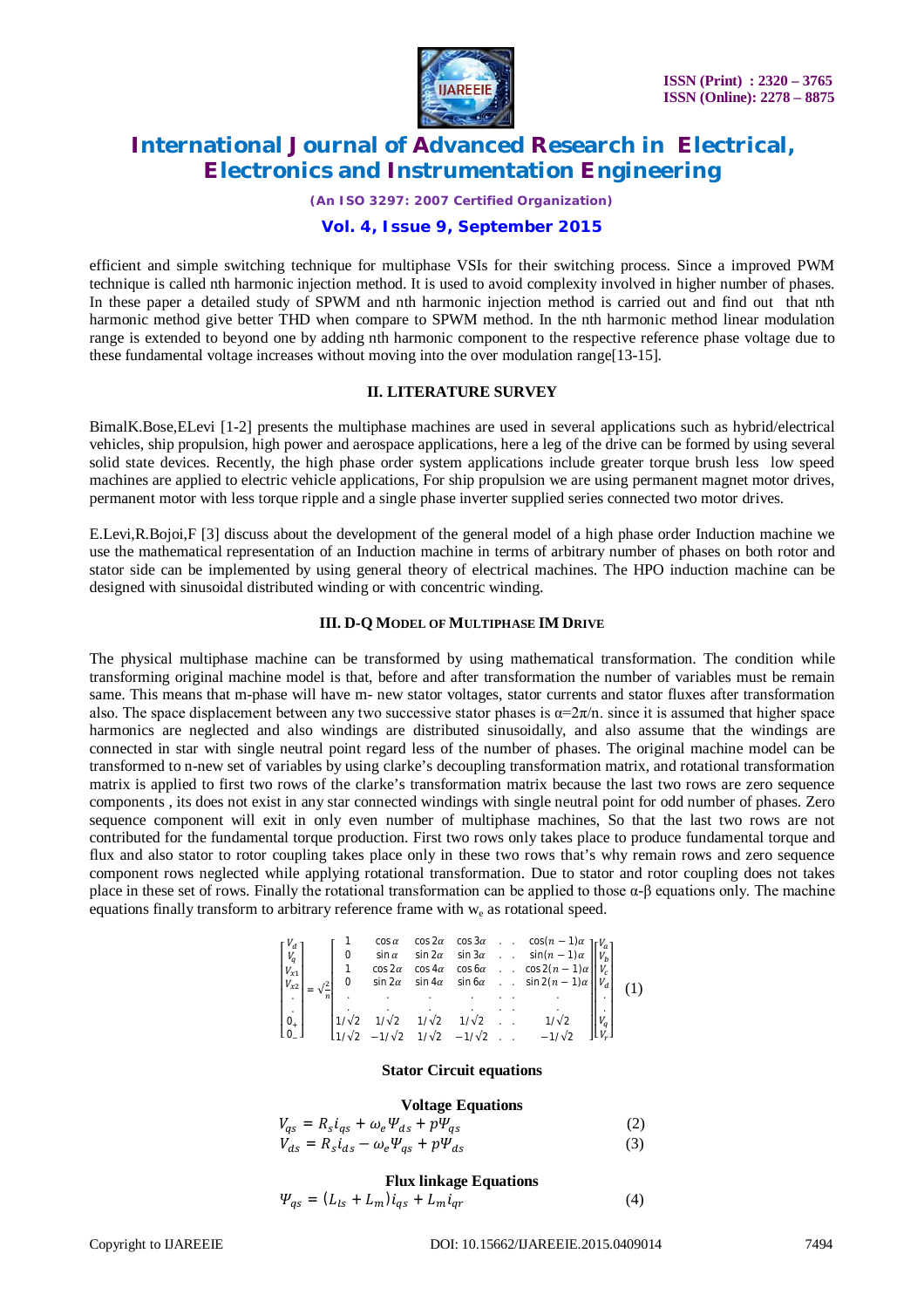

*(An ISO 3297: 2007 Certified Organization)*

### **Vol. 4, Issue 9, September 2015**

$$
\Psi_{ds} = (L_{ls} + L_m)\dot{i}_{ds} + L_m\dot{i}_{dr} \tag{5}
$$

#### **Current Equations**

$$
i_{qs} = \frac{\Psi_{qs}(L_{lr} + L_m) - L_m \Psi_{qr}}{(L_{ls}L_{lr} + L_{ls}L_m + L_{lr}L_m)}
$$
(6)

$$
\dot{l}_{ds} = \frac{\Psi_{ds}(L_{lr} + L_m) - L_m \Psi_{dr}}{(L_{ls} L_{lr} + L_{ls} L_m + L_{lr} L_m)}
$$
(7)

#### **Rotor circuit Equations Voltage Equations**

$$
V_{qr} = R_r i_{qr} + (\omega_e - \omega_r) \Psi_{dr} + p \Psi_{qr}
$$
 (8)

$$
V_{dr} = R_r i_{dr} - (\omega_e - \omega_r) \Psi_{qr} + p \Psi_{dr}
$$
 (9)

#### **Flux linkage Equations**

$$
\Psi_{qr} = (L_{lr} + L_m)\dot{i}_{qr} + L_m\dot{i}_{qs}
$$
\n(10)

$$
\Psi_{dr} = (L_{lr} + L_m)\dot{i}_{dr} + L_m\dot{i}_{ds} \tag{11}
$$

### **Current Equations**

$$
i_{qr} = \frac{\Psi_{qr}(L_{ls} + L_m) - L_m \Psi_{qs}}{(L_{ls}L_{lr} + L_{ls}L_m + L_{lr}L_m)}
$$
(12)

$$
\dot{l}_{dr} = \frac{\Psi_{dr}^{(L_{ls} + L_{m}) - L_{m} \Psi_{ds}}}{(L_{ls} L_{lr} + L_{ls} L_{m} + L_{lr} L_{m})}
$$
(13)

Where the symbols L and R stands for inductance and resistance, while the indices r, s and l identify the rotor, stator and leakage inductances respectively. V, i,  $L_s$ ,  $L_r$ ,  $L_m$  and  $\psi$  denote voltage, current, stator self-inductance, rotor selfinductance magnetizing inductance, and flux linkages respectively.

The torque and speed equation is given with  $L_m = (n/2)^*M$  and where M is the mutual inductances between rotor to stator in the phase variable model. Torque equation is given with

$$
Te = PL_m(i_{qs}i_{dr} - i_{ds}i_{qr})
$$
  
\n
$$
\omega_r = \int \frac{P(T_e - T_l) - B\omega_r}{I} dt
$$
\n(15)

J

#### **IV. GENERALIZED SPWM AND NTH HARMONIC INJECTION METHOD FOR MULTIPHASE VSI**

SPWM is a carried based PWM technique. It is widely used and most popular PWM technique method, due to their simple implementation [9]. It is used for three phases and also applicable to multi-phase VSI. In these method sinusoidal signal compared with the carrier (triangular or saw tooth) signal. The carrier signal frequency is normally kept much greater than the normal reference sinusoidal signal. In this n- sinusoidal fundamental signals can be displaced by  $\alpha=2\pi/n$  in time. Where  $\alpha=2\pi/n$ ; n= number of phases. The inverter pole voltages are V<sub>a</sub>, V<sub>b</sub>, V<sub>c</sub>, V<sub>d</sub>,

....V<sub>n</sub>are connected to load terminals of induction motor. The dc voltage to inverter is given by single or three phase ups through rectifier. These N- leg reference voltages are connected to N-phase induction motor drive. In SPWM method  $M_{\text{SPWM}}=1$  maximum in linear mode region..Modulation index= fundamental output voltage of inverter/dc link voltage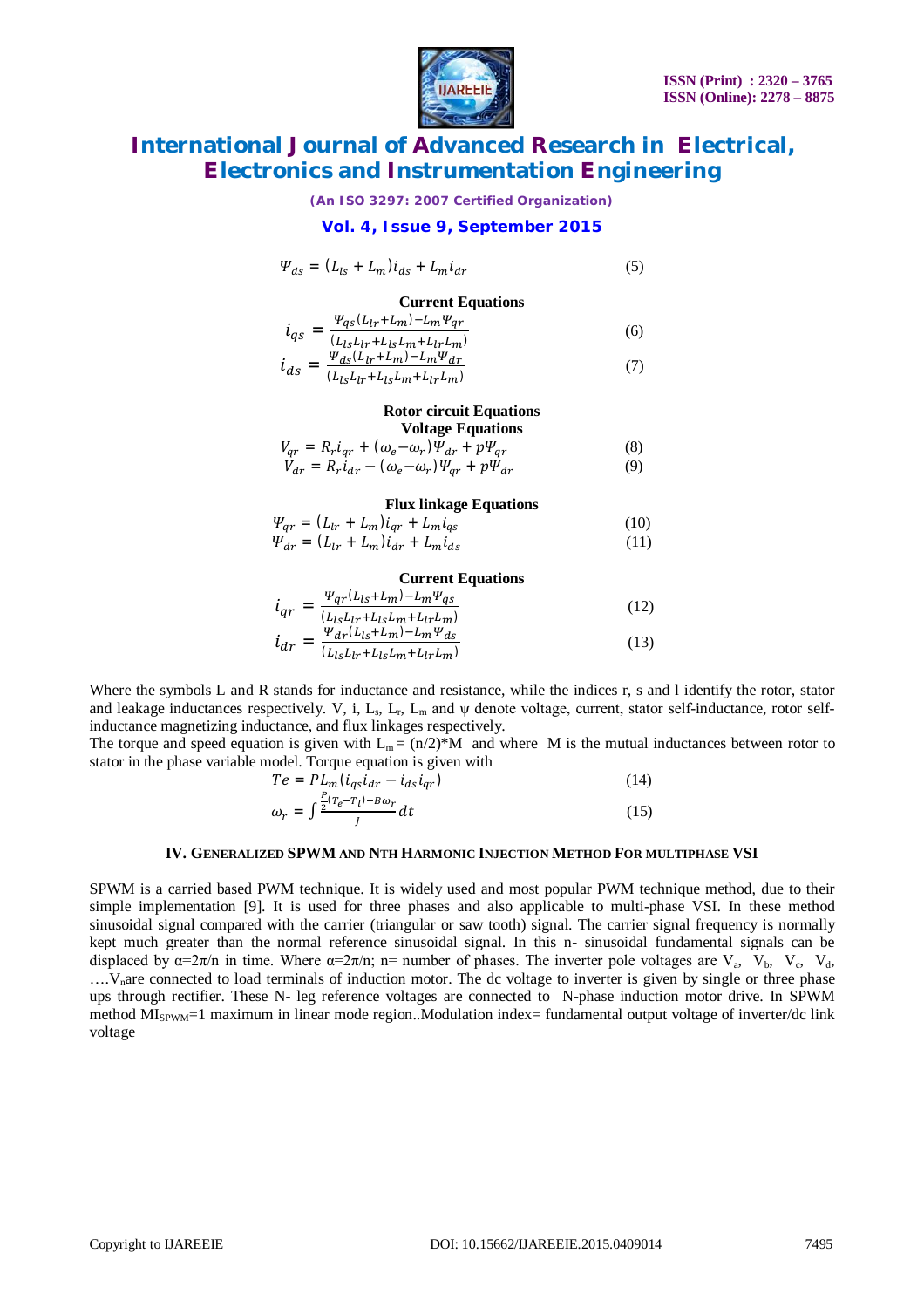

*(An ISO 3297: 2007 Certified Organization)*

**Vol. 4, Issue 9, September 2015**



Fig.1. power circuit of multiphase VSI

In N-phase VSI for eliminating Nth harmonic component we need to inject Nth harmonic component to the sinusoidal reference voltages [15]. By adding Nth harmonic component to the reference sinusoidal signal the fundamental component is increases without entering into the over modulation region. There is no effect on the phase output voltages by adding Nth harmonic component, since load is star connected and neutral is isolated. Therefore Nth harmonic injection method reduces peak value of the N-leg reference voltages due to these modulation index goes greater than one without entering over modulation. According to Nth harmonic injection method, there are two modulation indexes, one is modulation index of fundamental (MI) and another one is modulation index of Nth harmonic component (Mn).



### **V. SIMULATION RESULTS**

Simulation results are obtained for different phase numbers of induction motor with the help of simulation parameters are show in appendix. In the simulation dc link voltage is kept at 622.63 volts, VSI frequency is chosen as 10 kHz and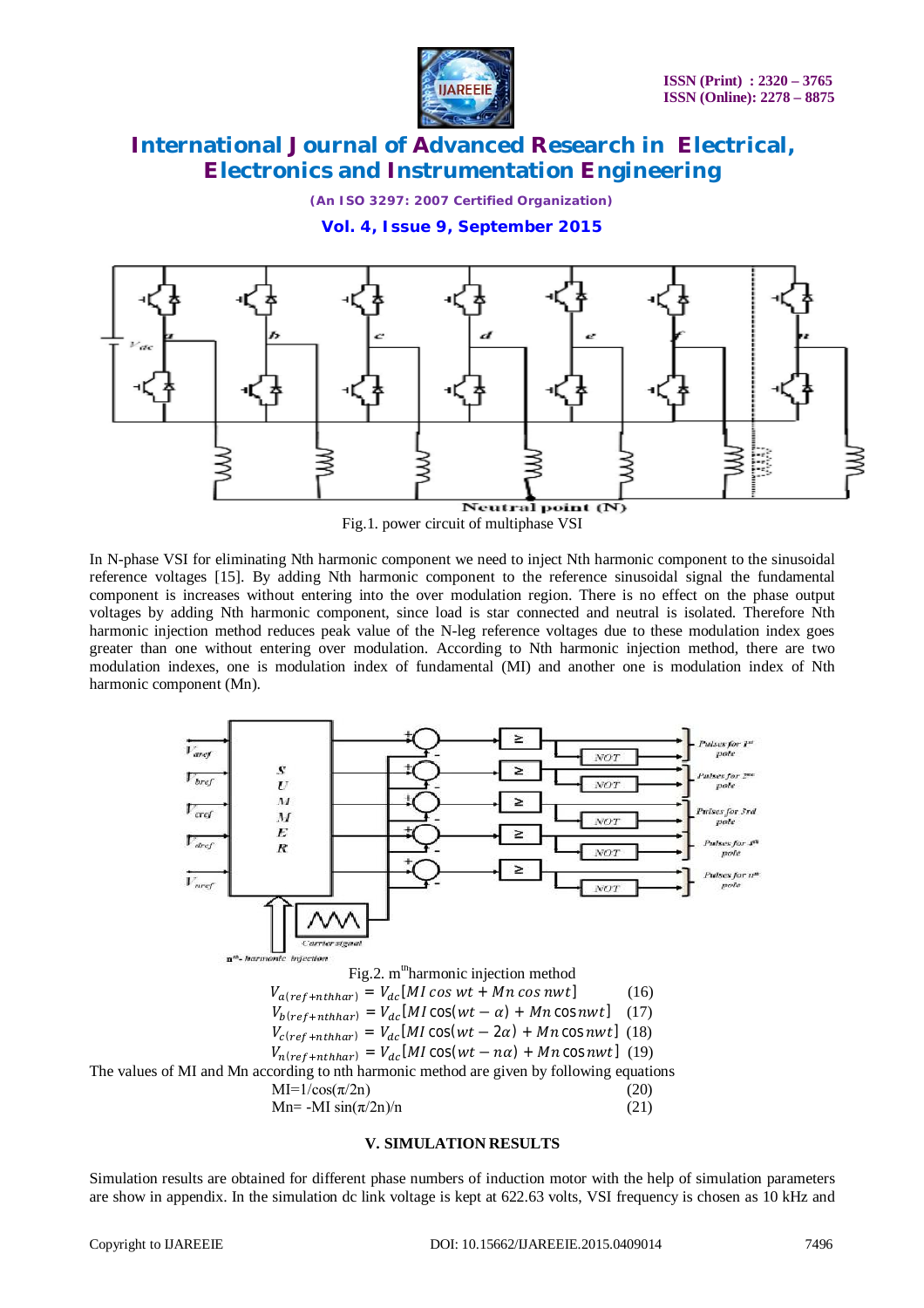

*(An ISO 3297: 2007 Certified Organization)*

### **Vol. 4, Issue 9, September 2015**

fundamental reference frequency is kept at 50Hz. The modulation index M is set to 1 for SPWM method and modulation index M=1/cos( $\pi/2n$ ) for N<sup>th</sup> harmonic injection method. Fig.3 shows the SPWM results of carrier, phase voltage and its spectrum for five phase VSI with MI=1. Fig 4 and 5 shows the  $N<sup>th</sup>$  harmonic injection results of carrier, phase voltage and its spectrum for five phase VSI with modulation index's of 1 and 1.0515 respectively. It is seen that the peak value of modulating signal is less than 1 in case of  $N^{th}$  harmonic injection method with MI=1.. It will reach one when the modulation index  $M=1/cos(\pi/2n)$ , according to equation (20). So that the maximum fundamental voltage increases without moving into over modulation region with  $N<sup>th</sup>$  harmonic method. The THD is also reduces and the THD comparisons of SPWM and  $N<sup>th</sup>$  harmonic injection methods are shown in table 1 and corresponding results are shown in fig.11 and fig.12. The steady state analysis for different phase numbers are presented in table 2 and corresponding output power also shown in fig.13. When phase number increases output power also increases mentioned in figure13.Fig.6 to fig.10. Shows the inverter fed IM drive simulation results for 3,5,7,9 and 11 phases under varying different load conditions. The torque load is varied in steps as 0%, 25%, 50%, 75% and full load at every 0.5sec respectively. Where 0% is indicate that motor is loaded at no load. From the simulation results we observe that stator current is increases along with the load. Speed decreases along with the load and the motor torque follows the load torque in steps at every 0.5 sec.







(c) Phase voltage spectrum of five phase VSI in SPWM Method for MI=1. Fig.3. SPWM Technique with MI=1 (a) carrier signal compared with modulating signals (b) phase voltage (c) Phase voltage spectrum.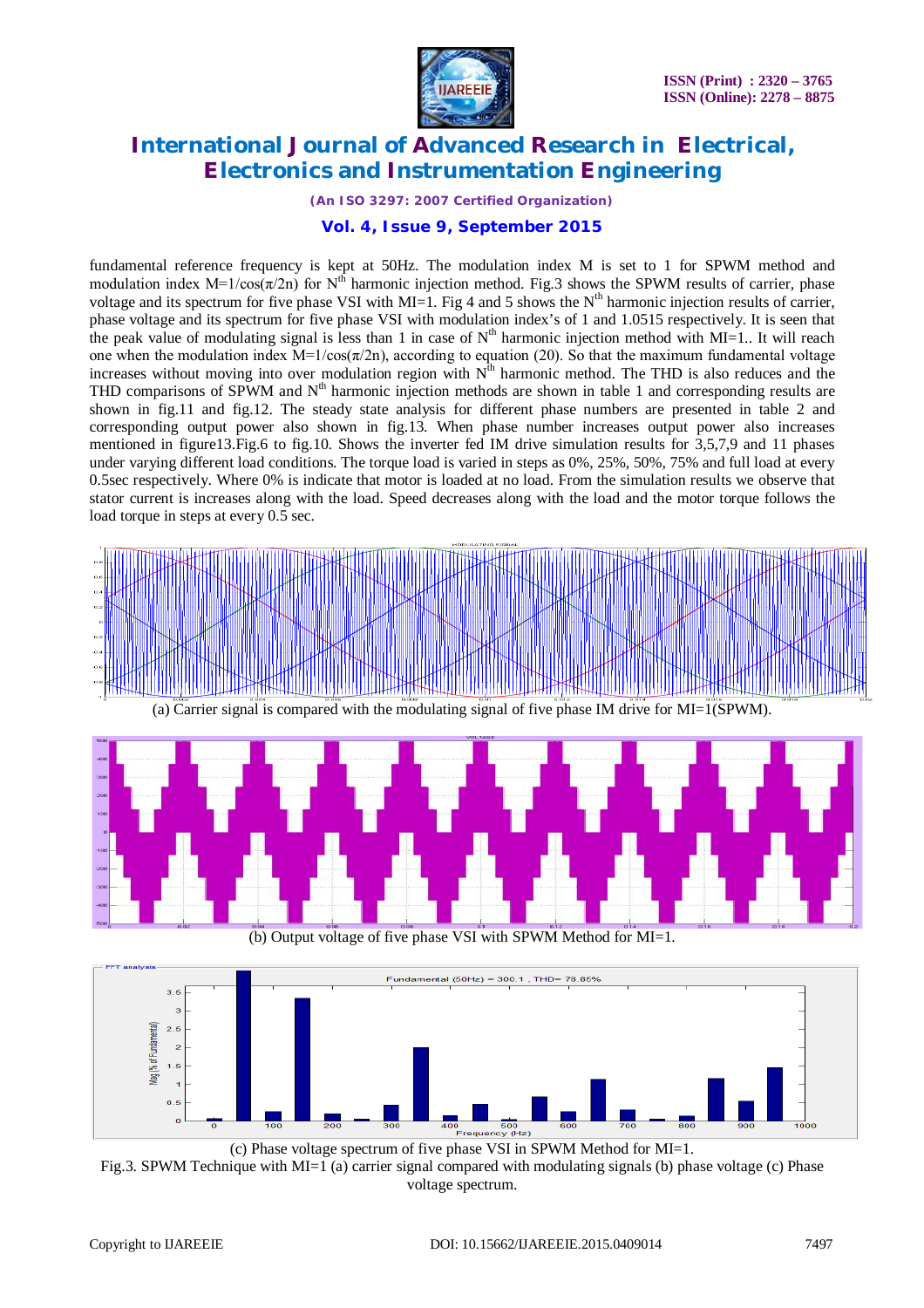

*(An ISO 3297: 2007 Certified Organization)*

### **Vol. 4, Issue 9, September 2015**



(a) Carrier signal is compared with the modulating signal of five phase IM drive for MI=1(Harmonic method).



(b) Output voltage of five phase VSI with Nth harmonic injection method for MI=1.





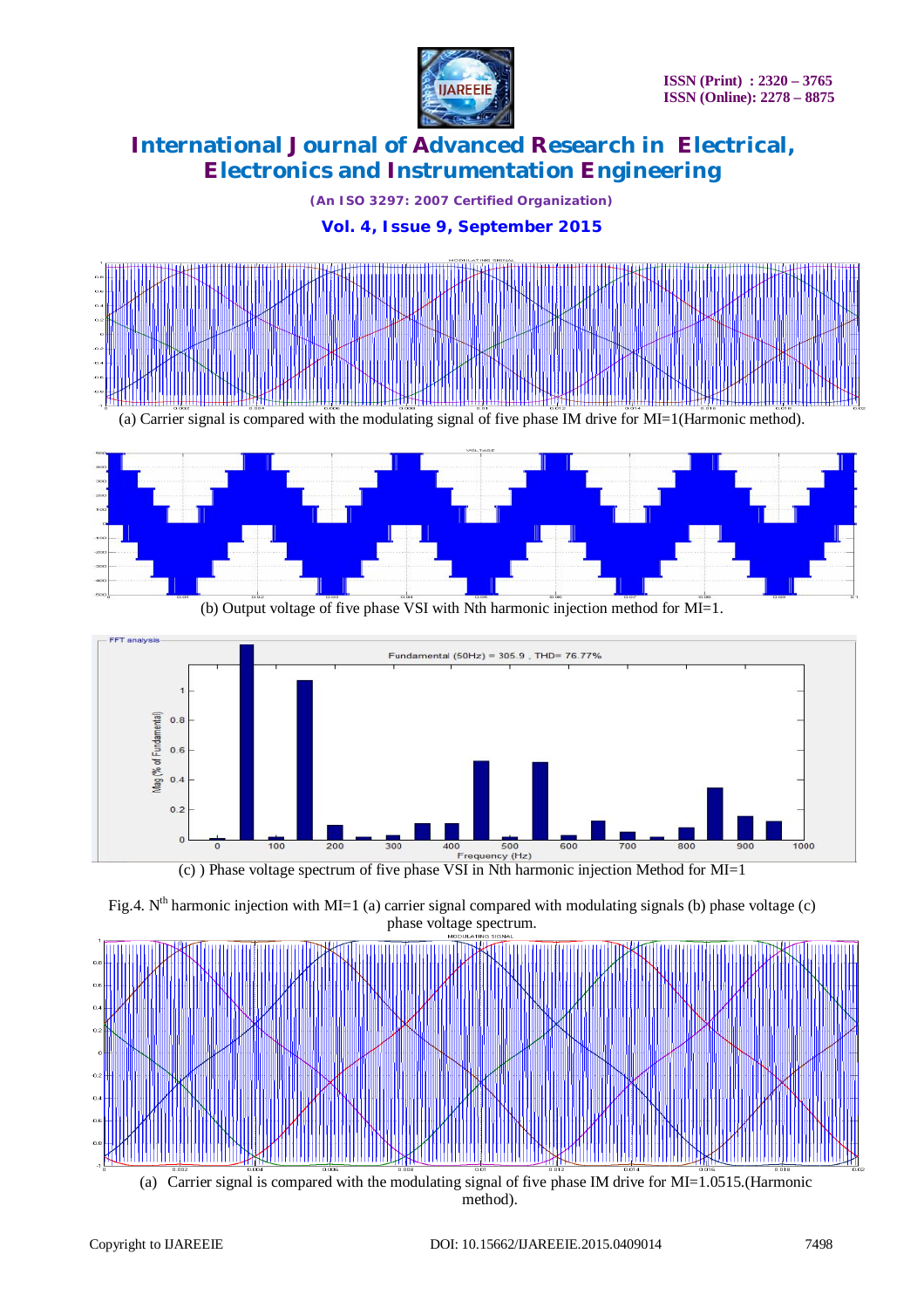

*(An ISO 3297: 2007 Certified Organization)*

**Vol. 4, Issue 9, September 2015**



(b)Output voltage of five phase VSI with Nth harmonic injection method for MI=1.0515.



Fig.5. N<sup>th</sup> harmonic injection with MI=1.0515 (a) carrier signal compared with modulating signals (b) phase voltage (c) phase voltage spectrum.

.

The following diagrams represent the output results of three phase IM drive at different load conditions.



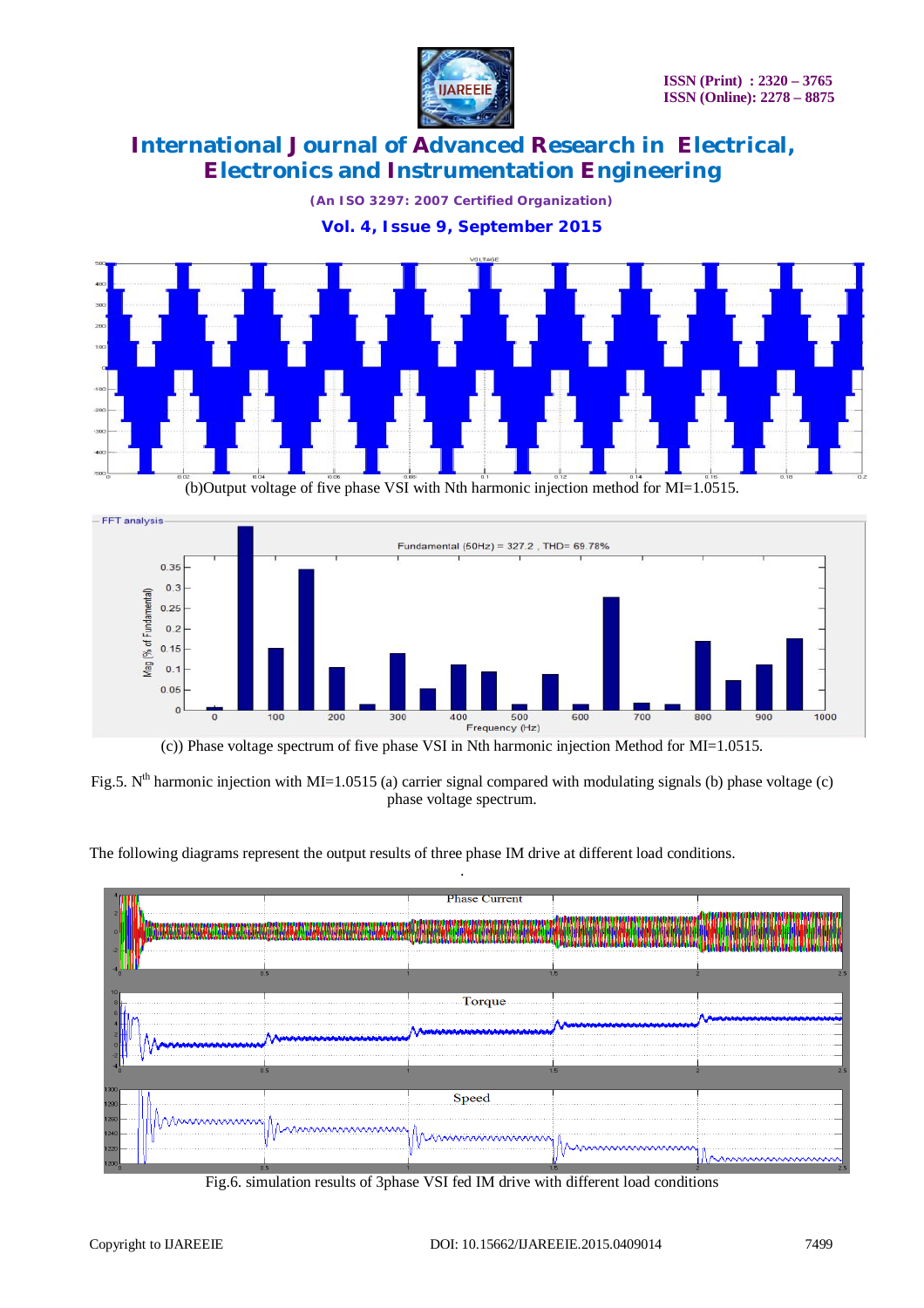

*(An ISO 3297: 2007 Certified Organization)*

### **Vol. 4, Issue 9, September 2015**

The following diagram represents the simulation results of five and seven phase induction motors at different loads.

|              |     | <b>STATOR CURRENT</b> |    |  |
|--------------|-----|-----------------------|----|--|
| 10           |     | <b>TORQUE</b>         |    |  |
| 1200<br>1150 | 0.5 | <b>SPEED</b><br>.     | 15 |  |

Fig.7. Simulation results of 5 phases VSI fed IM drive with different load conditions.

|             |                 |        | <b>STATOR CURRENT</b> |     |     |
|-------------|-----------------|--------|-----------------------|-----|-----|
|             |                 | 0.5    |                       | 1.5 | 2.5 |
|             |                 | TORQUE |                       |     |     |
|             |                 |        |                       |     |     |
| -10<br>300  |                 | 0.5    |                       | . . |     |
| 250         |                 |        | <b>SPEED</b>          |     |     |
| 1200<br>150 | ----------<br>. | 0.5    |                       | 1.5 |     |

Fig.8. Simulation results of 7 phases VSI fed IM drive with different load conditions.

The following diagrams represent the output results of nine and eleven phase IM drive at different loads.



Fig.9. Simulation results for 9-phase VSI fed IM drive with different load conditions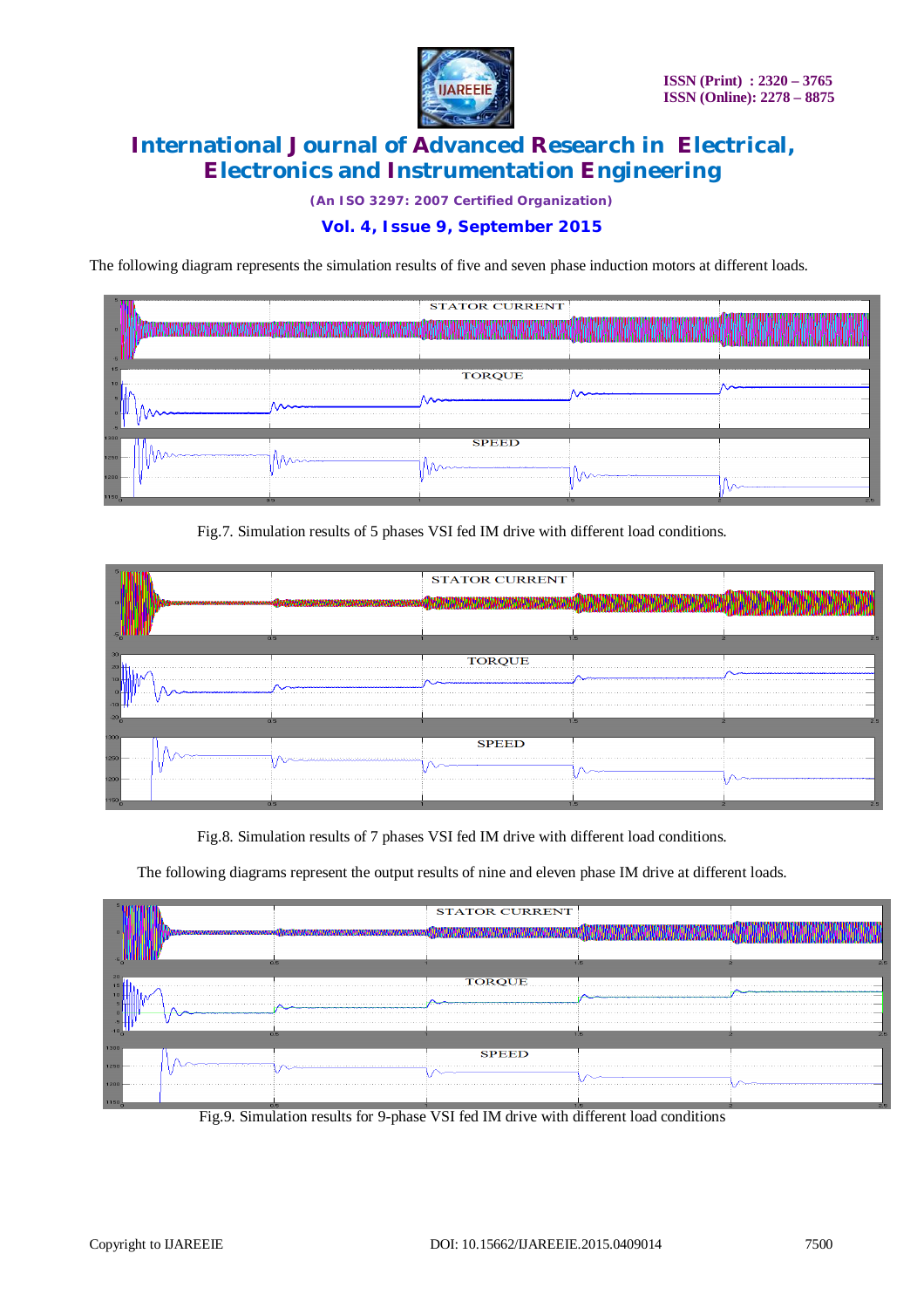

*(An ISO 3297: 2007 Certified Organization)*

### **Vol. 4, Issue 9, September 2015**

|            |     | <b>STATOR CURRENT</b> |      |  |
|------------|-----|-----------------------|------|--|
|            |     |                       |      |  |
|            |     |                       |      |  |
|            | 0.5 |                       | 1.5. |  |
|            |     | <b>TORQUE</b>         |      |  |
| 10         |     |                       |      |  |
| œ<br>$-10$ |     |                       |      |  |
|            | 0.5 |                       | 1.5  |  |
|            |     | <b>SPEED</b>          |      |  |
|            |     |                       |      |  |
| 1200       |     |                       |      |  |
|            | 0.5 |                       | 1.5  |  |

Fig.10. Simulation results for 11-phase VSI fed IM drive with different load conditions

Table I: THD Comparison of SPWM and  $N<sup>th</sup>$  harmonic injection methods for different phases.

| MI     | 3-PHASE     |                 | 5-PHASE     |                 | 7-PHASE     |                 | 9-phase     |                 | 11-PHASE    |                 |
|--------|-------------|-----------------|-------------|-----------------|-------------|-----------------|-------------|-----------------|-------------|-----------------|
|        | <b>SPWM</b> | <b>HARMONIC</b> | <b>SPWM</b> | <b>HARMONIC</b> | <b>SPWM</b> | <b>HARMONIC</b> | <b>SPWM</b> | <b>HARMONIC</b> | <b>SPWM</b> | <b>HARMONIC</b> |
|        | <b>THD</b>  | <b>THD</b>      | THD         | <b>THD</b>      | THD         | <b>THD</b>      | <b>THD</b>  | THD             | <b>THD</b>  | <b>THD</b>      |
| 0.2    | 331.5       | 247.67          | 259.76      | 254.36          | 268.66      | 259.54          | 269.64      | 262.8           | 270.24      | 265.99          |
| 0.4    | 201.55      | 173.13          | 174.95      | 173.33          | 174.26      | 176.73          | 174.89      | 177.32          | 175.23      | 178.31          |
| 0.6    | 138.9       | 122.81          | 126.15      | 124.29          | 129.29      | 127.78          | 130.06      | 128.89          | 130.38      | 129.68          |
| 0.85   | 83.63       | 87.70           | 91.70       | 91.15           | 93.39       | 92.82           | 94.08       | 93.89           | 94.35       | 94.48           |
|        | 72.35       | 63.82           | 78.85       | 76.77           | 77.37       | 76.08           | 78.08       | 77.36           | 78.39       | 77.57           |
| 1.1547 |             | 60.12           |             |                 |             |                 |             |                 |             |                 |
| 1.0515 |             |                 |             | 69.78           |             |                 |             |                 |             |                 |
| 1.0257 |             |                 |             |                 |             | 74.12           |             |                 |             |                 |
| 1.0154 |             |                 |             |                 |             |                 |             | 76.16           |             |                 |
| 1.0103 |             |                 |             |                 |             |                 |             |                 |             | 76.92           |

The following graph represents the relationship between MI and Fundamental voltage of multiphase VSIs .



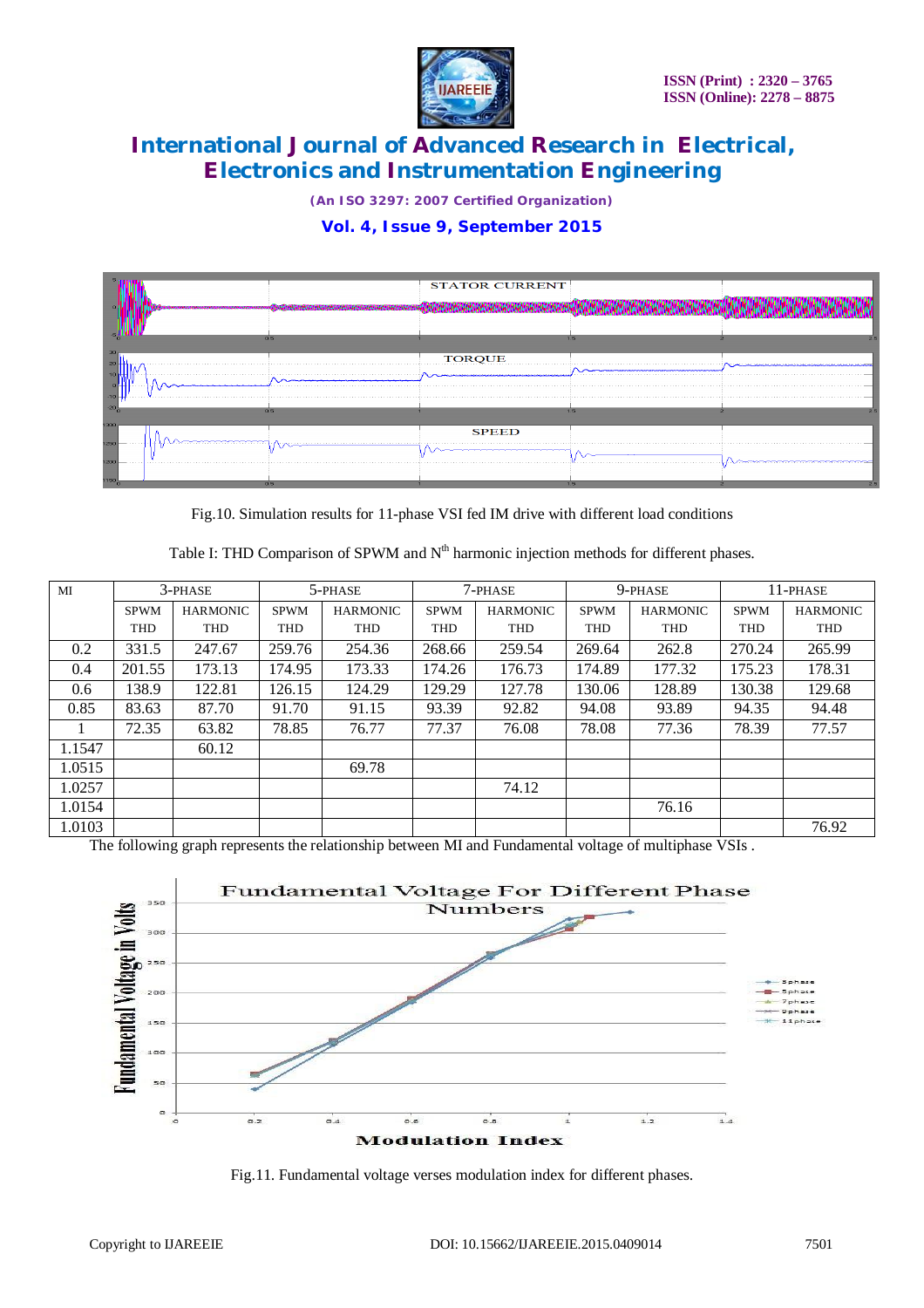

*(An ISO 3297: 2007 Certified Organization)*

### **Vol. 4, Issue 9, September 2015**

The following graph represents the relationship between MI and THD of multiphase VSIs.



Fig.12. THD verses modulation index for different phases.

Table II. Steady state analysis for different phase numbers under rated load conditions.

| <b>NO OF PHASES</b>        | 3      |        |        | $\mathbf Q$ | 11      |
|----------------------------|--------|--------|--------|-------------|---------|
| MI                         |        |        |        |             |         |
| VL                         | 220    | 220    | 220    | 220         | 220     |
| <b>RATED TORQUE(TL)</b>    |        | 8.83   | 11.66  | 15          | 18.33   |
| $N_{R}$                    | 1193   | 1198   | 1204   | 1207        | 1209    |
| $I_{\rm s}/\mathrm{PHASE}$ | 2.03   | 2.17   | 2.24   | 2.41        | 2.68    |
| POWER IN WATTS             | 773.51 | 1067.5 | 1303.8 | 1590.6      | 1955.48 |

The following graph represents the relationship between Phase number and power in watts of multiphase IM drive.